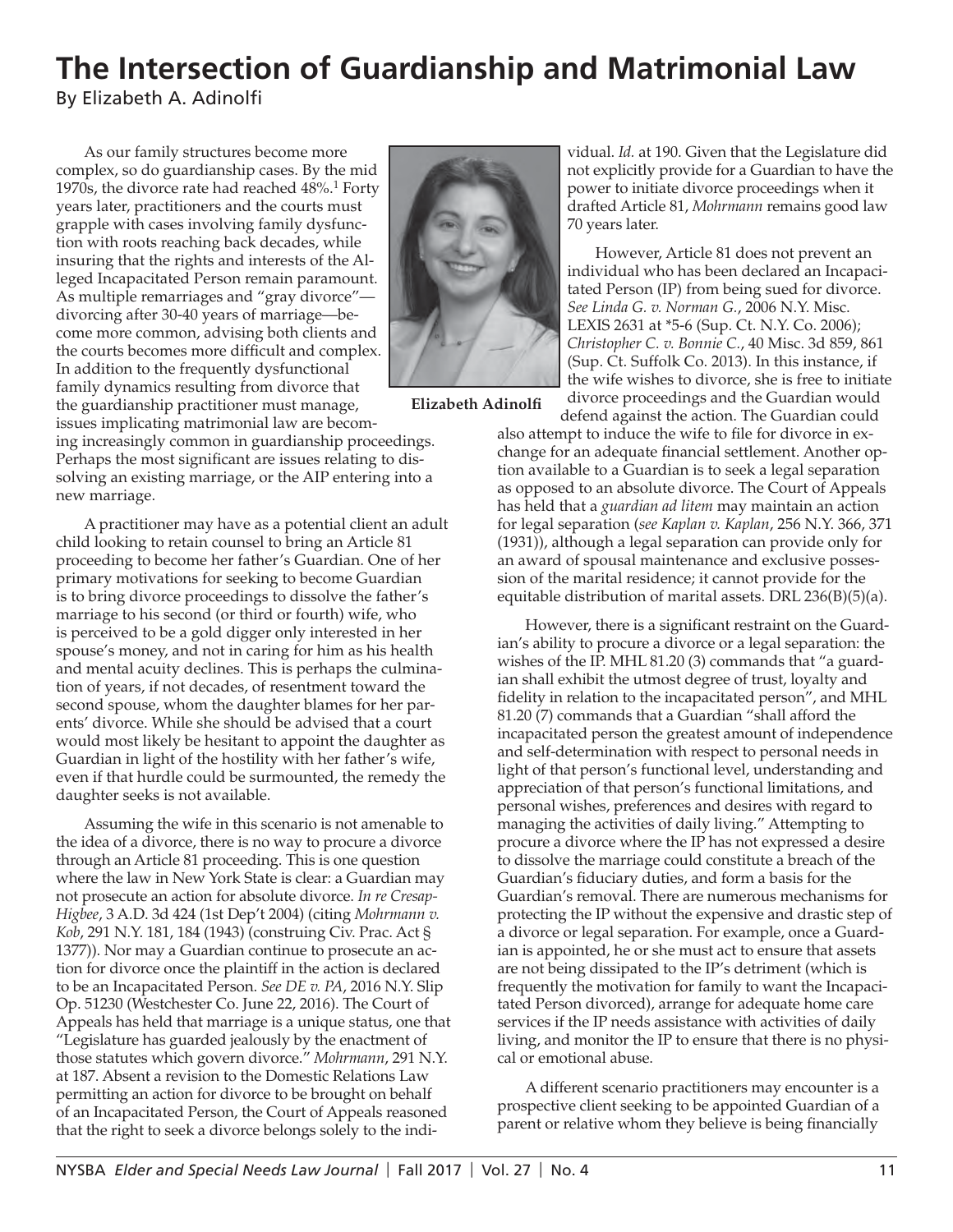exploited by a new spouse, often a person the family may have just learned about. In these cases, there is a strong chance that the Court can grant relief. Guardianship courts in New York have addressed cases involving, *inter alia*, an elderly woman who, after a period of prolonged illness, married a high school acquaintance who came back into her life; *In re Dot E.W.*, 172 Misc.2d 684 (Sup. Ct. Suffolk Co. 1997); an elderly man who married his nurse, who was 43 years his junior; *In re Joseph S.*, 25 A.D.3d 804 (2d Dep't 2006); an elderly man who married a woman 37 years his junior, and with whom he never resided or had a romantic relationship, *In re H.R*., 2008 NY Slip Op. 52404(U), ¶ 1, 21 Misc. 3d 1136(A), 1136A (Sup. Ct. Nassau Co. 2008); and an elderly man who married his live-in home care attendant, *In re Dandridge*, 120 A.D.3d 1411 (2d Dep't 2014). In all of these cases, the courts found that while divorce is not an option, an annulment is an available remedy in an Article 81 proceeding, *see* MHL § 81.29(d). MHL § 81.29(d) provides:

> If the court determines that the person is incapacitated and appoints a guardian, the court may modify, amend, or revoke any previously executed appointment, power, or delegation under section 5-1501, 5-1601, or 5-1602 of the general obligations law or section two thousand nine hundred sixty-five of the public health law, or section two thousand nine hundred eighty-one of the public health law notwithstanding section two thousand nine hundred ninety-two of the public health law, or any contract, conveyance, or disposition during lifetime or to take effect upon death, made by the incapacitated person prior to the appointment of the guardian if the court finds that the previously executed appointment, power, delegation, contract, conveyance, or disposition during lifetime or to take effect upon death, was made while the person was incapacitated.

In 1997, four years after the adoption of Article 81, Justice A. Gail Prudenti was the first judge to address how MHL § 81.29(d) applied to marriage. Justice Prudenti reasoned that, for purposes of entering into a marriage, marriage is treated no differently than a civil contract and hence, "[c]onsent of parties capable in law of contracting being essential," "[a]ny lack [therein] makes the marriage void (Dom. Rel. Law, §§ 5 and 6) or voidable (L PI ... and an action may be maintained to annul it." *In re Dot E. W.*, 172 Misc. 2d at 693 *quoting Shonfeld v. Shonfeld*, 260 N.Y. 477, 479 (1933); *Kober v. Kober*, 16 N.Y.2d 191 (1965). Where the evidence demonstrates that the party was "incapable of understanding the nature, effect, and consequences of the marriage" at the time of the marriage, then the court has the power to annul it in the course of an Article 81 proceeding. *In re Joseph S.*, 25 A.D.3d 804 (2d Dep't 2006) (*quoting Levine v. Dumbra*, 198 A.D.2d 477, 477-478 (2d Dep't 1993)).

*In re Dandridge*, *supra*, presents a cautionary tale for unwary practitioners. In *Dandridge*, the Appellate Division, Second Department, reversed the judgment of annulment and remanded the case for further proceedings because the Article 81 petition had not included annulling the marriage as part of the relief requested, nor had the petition been amended to include such relief. The court found that this deprived the wife of proper notice and an opportunity to be heard, necessitating the remand. There are other procedural issues which practitioners should be aware of. Under MHL § 81.07(3), a spouse is ordinarily not served with the petition, just the order to show cause and notice of proceeding. However, in order to obtain jurisdiction over the spouse, proper service of the petition according to Domestic Relations Law § 232 must be made, and the Order to Show Cause and petition should be drafted to provide for proper service upon the spouse. Under Domestic Relations Law § 236B(2)(b), there are specific automatic orders that must be served in connection with all matrimonial actions, which include annulments, that restrain the spouses' ability to "sell, transfer, encumber, conceal, assign, remove or in any way dispose of" property, regardless of how the property is titled. Particularly where a Temporary Guardian is not appointed in the Order to Show Cause, the automatic orders provide a safeguard to preserve the AIP's assets.

Many people, including attorneys, believe that an annulment eliminates a spouse's rights to maintenance and equitable distribution of marital property. However, this understanding is incorrect, and both equitable distribution and spousal maintenance are available in an annulment proceeding and must be addressed by the Court when annulling a marriage. *In re Dot E. W.*, 172 Misc. 2d at 694-95; *see also Matter of Joseph S.*, 25 A.D.3d at 804 (remanding Article 81 case back to the trial court where court annulled marriage but did not determine equitable distribution). Usually in these cases, the marriage is of such short duration that no marital property has been acquired, and there is only a very weak claim to spousal maintenance. However, these are still issues a practitioner must be prepared to address when seeking to annul a marriage in an Article 81 proceeding.

While many people are shocked to learn that equitable distribution is available when a marriage is annulled, this can work to the IP's benefit. The Equitable Distribution Law can be used to recoup assets that have been taken from the incapacitated spouse, making a turn-over proceeding unnecessary. Under New York Law, gifts from one spouse to the other are marital property subject to equitable distribution. *See Chase v. Chase*, 208 A.D.2d 883, 884 (2d Dep't 1994). Accordingly, any property that the spouse claims the incapacitated spouse gifted to him or her—jewelry, automobiles, even cash—is marital property which the Court can, after weighing the factors set forth in the Equitable Distribution Law, $^2$  award back to the incapacitated spouse. Given the exploitative, if not outright fraudulent, nature of these marriages, the Court has broad powers to fashion an equitable distribution